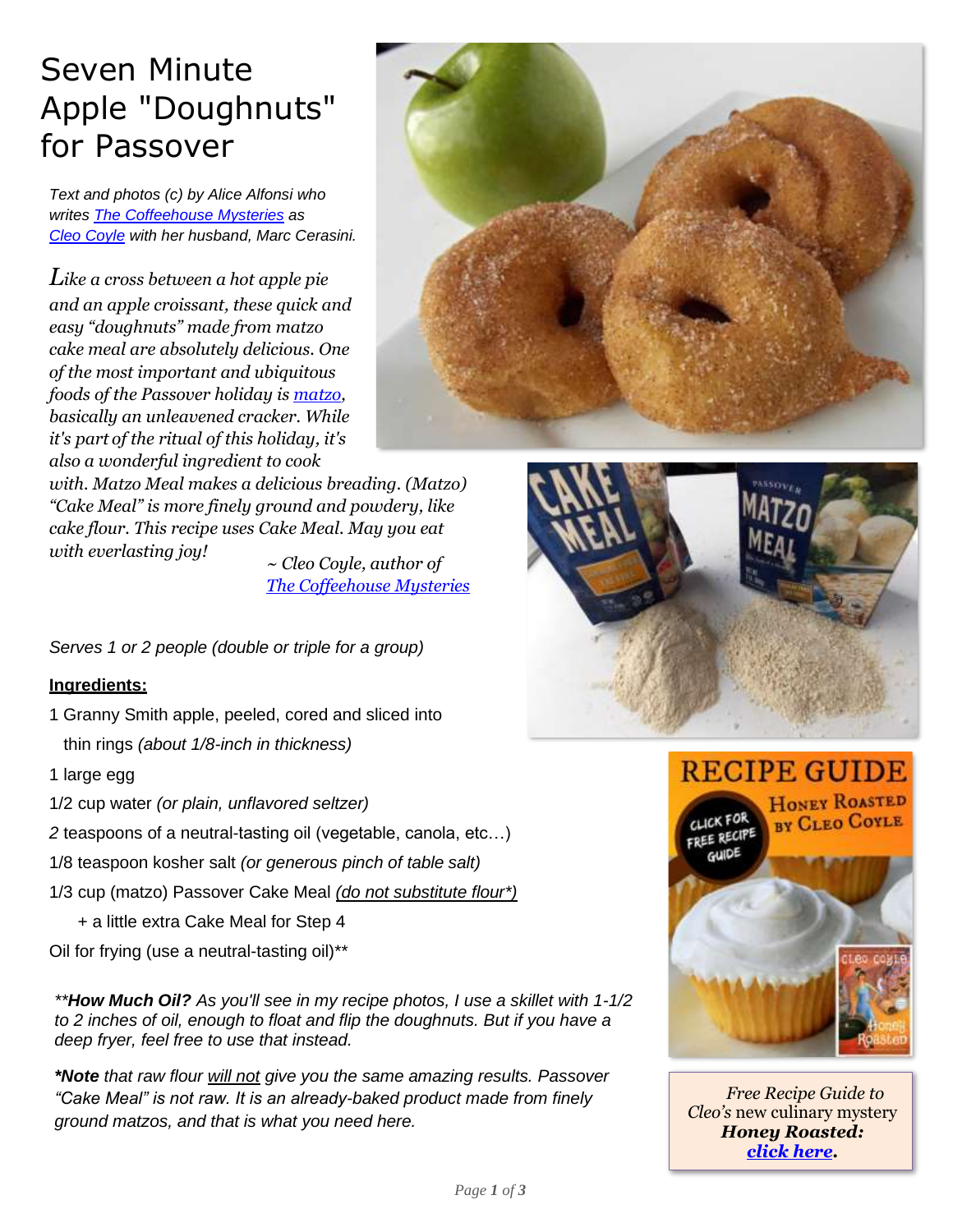**Directions: (1) Peel and core apple.** For best results, I suggest a tart, firm apple like a Granny Smith. A sweeter apple will taste cloying. A mushy apple may not stand up to the high heat of frying.

 **(2) Cut into rings of about 1/8-inch in thickness.** You'll get about 8 rings out of an average Granny Smith apple.

**(3) Make Batter:** Crack the egg into a mixing bowl. Add water, oil, and salt. Whisk well. Add the (matzo) Cake Meal and whisk very well, until you have a smooth batter. Now judge the thickness. The batter should be somewhat thick, but thin enough to pour—like a pancake or cake batter. See my photo at right.

**Too thick?** If the batter is too thick (like frosting), you'll need to thin it out. Add 1 tablespoon of water and whisk again until smooth. (Continue adding small amounts of water until you get the consistency you need.) On the other hand…

**Too thin?** If the batter becomes too thin, add a bit more Cake Meal, and whisk well until smooth.

**Sitting batter will thicken over time:** As the Cake Meal sits in the liquid, it will absorb the liquid, expand, and thicken the batter. If you are not frying right away or if the batter sits for some time between batches, be prepared to whisk in a little more water to thin out the mixture again.

**(4) IMPORTANT – Coat apple rings in dry Cake Meal.**  This step is often missing from similar recipes, but it's important to prevent the batter from sliding off the slippery surface of the apple ring. Place a few extra tablespoons of dry Cake Meal in a bowl. Drop apple rings in and lightly coat both sides (as shown).

**(5) Coat apple rings with batter.** After each ring is well battered, allow excess batter to drip off (as shown below), lifting by the apple's hole. Then bring the battered ring to the pan of hot oil and lay it gently into the pan.









*Page 2 of 3*